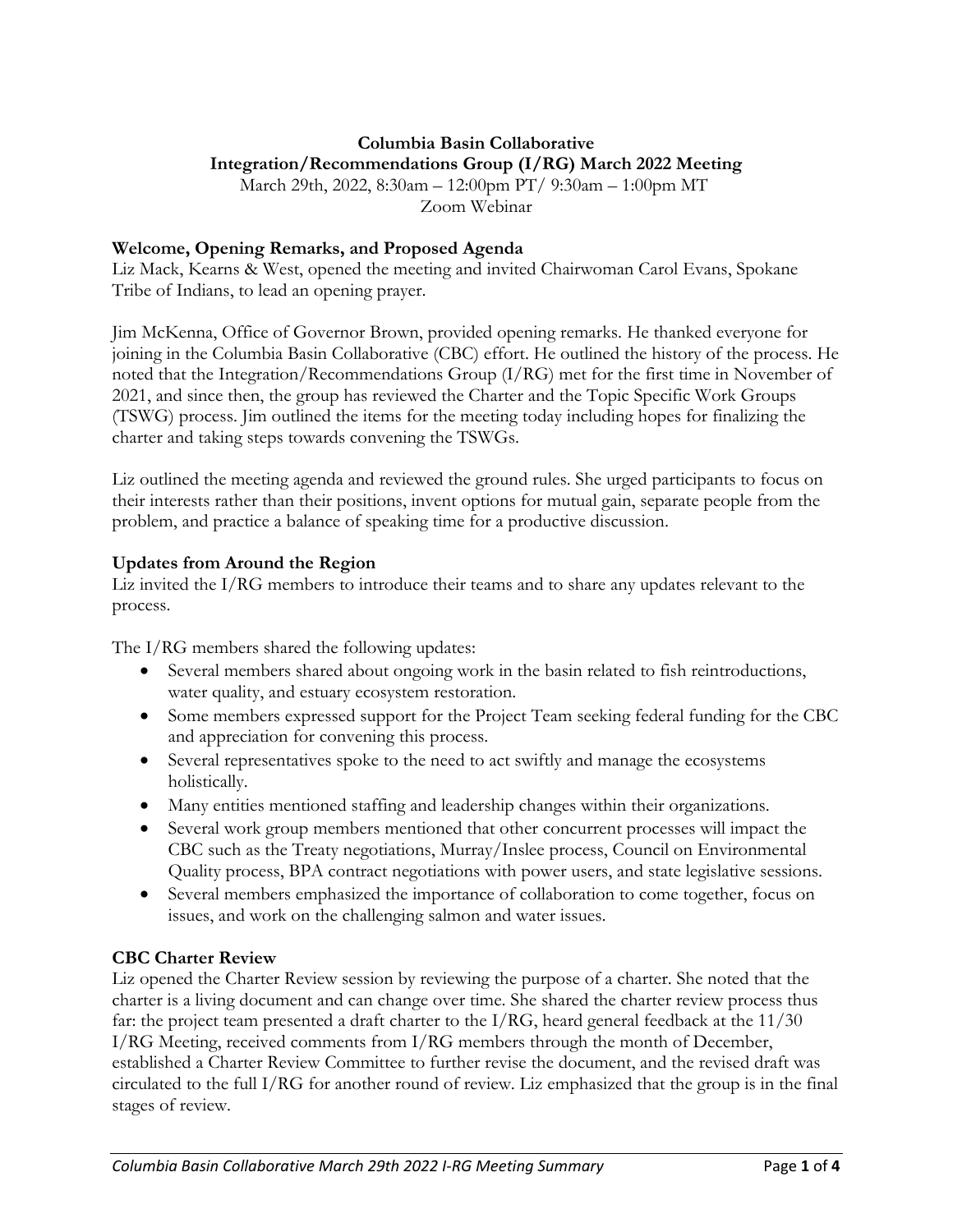Liz introduced Paul Arrington, River Economies, who reported on the Charter Review Committee which reviewed the comments from the I/RG members on the charter. He highlighted the discussion about how to ensure scientific integrity and the topic of a steering committee to help the Project Team develop I/RG meeting agendas.

Liz invited I/RG members to share their thoughts on the draft Charter. A summary of the discussion is below:

- Several members expressed interests in a steering committee to provide shared guidance for the group, reflect the diversity of the I/RG, and deepen the relationship between the I/RG and the Project Team. These members expressed interest in having an opportunity to provide input on the agendas for the I/RG.
- Several members shared concern that the proposed steering committee was not as diverse as the I/RG, added more process that could complicate the collaborative, and seemed redundant to the I/RG. Several work group members emphasized the importance of keeping policy-oriented discussions within the I/RG.
- The Project Team was open to a steering committee idea or other means of coordination.
- I/RG members noted the need for transparency and that an additional committee could reduce transparency. Members offered a suggestion to dedicate time at I/RG meetings to confirm agenda topics for upcoming meetings. The group agreed to try this approach. The facilitation team will also keep a running list of future meeting topics and circulate draft agendas for I/RG input prior to I/RG meetings.

### **Topic Specific Work Groups**

Liz introduced the session by inviting Mike Edmondson, Office of Species Conservation, to share about the TSWGs. He shared feedback from the 11/30 I/RG meeting, the proposed structure and purpose, and outlined the proposed topics. He stated that the groups could include scientists and people involved in regional processes who can help coordinate. Mike introduced the topics that were identified in the Columbia Basin Partnership Task Force (CBPTF) that can serve as a starting point for the CBC TSWGs.

Guy Norman, Office of Governor Inslee, presented a proposed approach for utilizing the CBPTF information as the biological foundation for the TSWGs. The Project Team invited members of the I/RG or their technical staff to participate in a Biological Sub-group to review the CBPTF information and WG approach. Guy acknowledged that although many of the I/RG participants were involved in the CBPTF, this is an opportunity to ensure all support and have ownership for the methods. The TSWGs will be convened later in the summer after the Biological Sub-group agrees on the biological foundation.

The I/RG members had the following discussions:

• Question: How do the TSWGs relate to the Columbia Basin Partnership Task Force? Answer: The TSWGs will take the information from the CBPTF report and develop draft recommendations and conduct feasibility assessments for actions.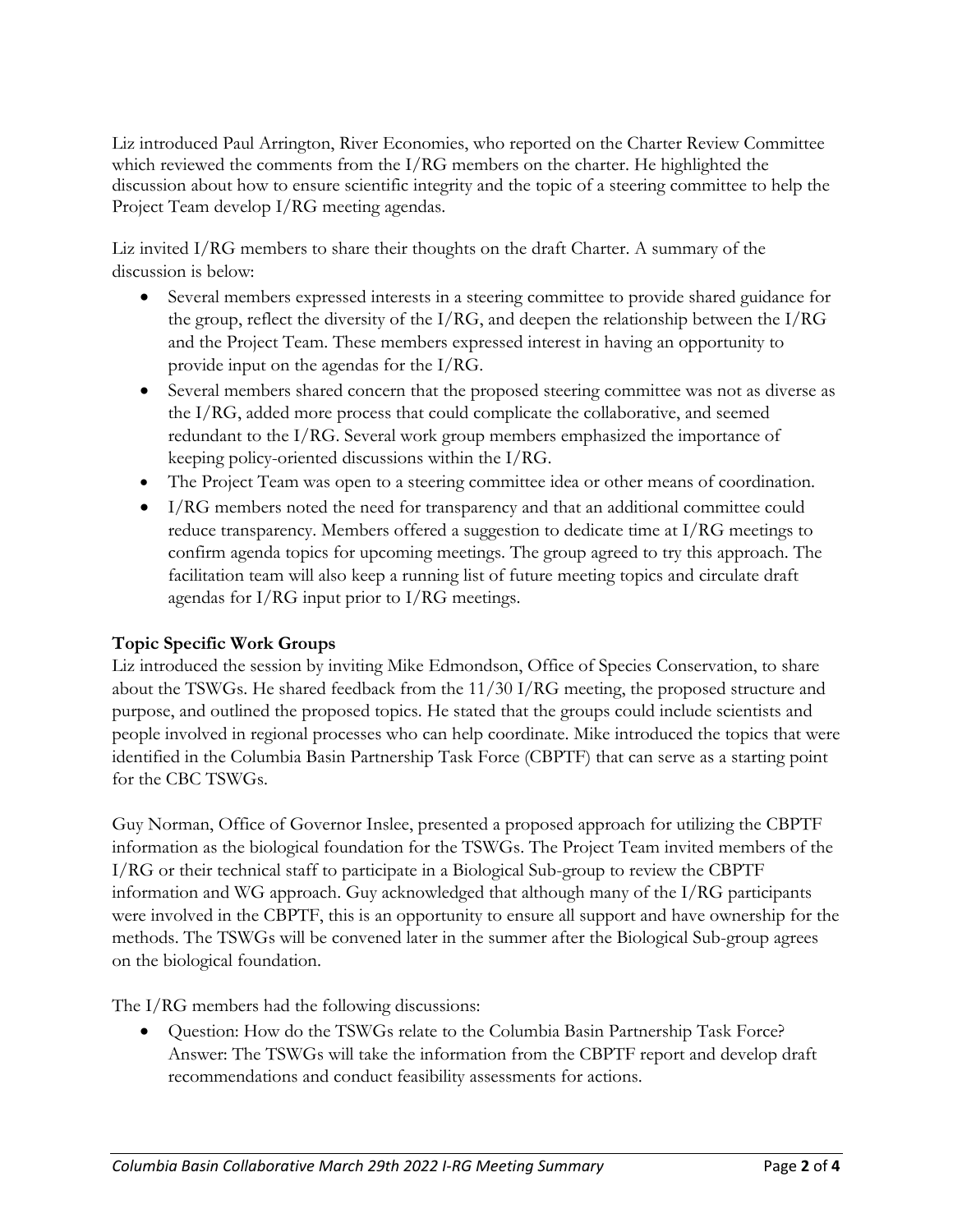- Question: Are the TSWGs focused on short-term/long-term goals or low, medium, or highgoals? Answer: The groups are aiming for the high-range goals, but recognize that it will take time to achieve these. The groups can first track how fish are doing compared to the lowend and medium abundance goals.
- Question: What is the order of operations of this process and how would the Biological Subgroup fit into the larger process? Answer: The work from the Biological Sub-group would be endorsed by the I/RG and then handed off to the TSWGs to begin assignments.
- Question: Since watershed reports identify actions to advance salmon recovery and NOAA has recovery plans for listed stocks, how can the TSWGs utilize existing plans to assess actions? Answer: The TSWGs can utilize existing and previous work as a starting point and focus on feasibility assessments.
- Question: What happens if the Biological Sub-group cannot reach agreement on assessments of the science? Answer: The Biological Sub-group will work to find agreement but if that's not possible, they will document the discussion and bring that to the I/RG.
- Question: Would organizing the TSWGs by watershed rather than threat category be beneficial? Answer: The CBPTF looked at stocks as a whole and threat categories across the basin; the matrices are a starting point to look at more specific proposals for actions that could be taken at the watershed level.
- Multiple I/RG members discussed the human aspect of these project i.e., the cultural, traditional, social, political, and economical dynamics of salmon and steelhead recovery, and how this was critical to a holistic understanding of the issue. One member requested that human dimensions be added as a topic for these work groups. One I/RG member noted social and cultural issues could cause impediments to items moving forward and the need to get ahead of such issues prior to implementation.
- One I/RG member stressed the need for these work groups to be based in science and emphasized that the goal of these groups is to move into a feasibility stage of the process as soon as possible.
- A member shared a concern that prioritizing money across the threat categories is challenging since there are many urgent needs and limited resources.
- One I/RG member shared concern over how tribal fisheries were captured in the matrices and requested more acknowledgement of them moving forward.
- A member noted that hatcheries are closely tied to harvest and should be considered together.

Gary James, Confederated Tribes of the Umatilla Indian Reservation, offered to present analysis of the CBPTF information and a potential approach for the TSWGs. Due to time limitations, Gary was not able to present the information, but will share more with the Biological Sub-group. The group agreed to move forward with the proposed Biological Sub-group approach and check-in on the status at the next I/RG meeting. Liz asked I/RG members to share their representative for the Biological Sub-group via email.

## **Approach Going Forward, Confirm Upcoming Topics, Next Steps, and Summary**

Liz went over proposed upcoming topics: report out from the Biological Sub-group and assignments for the TSWGs. She then opened the floor for questions and additional topics. One